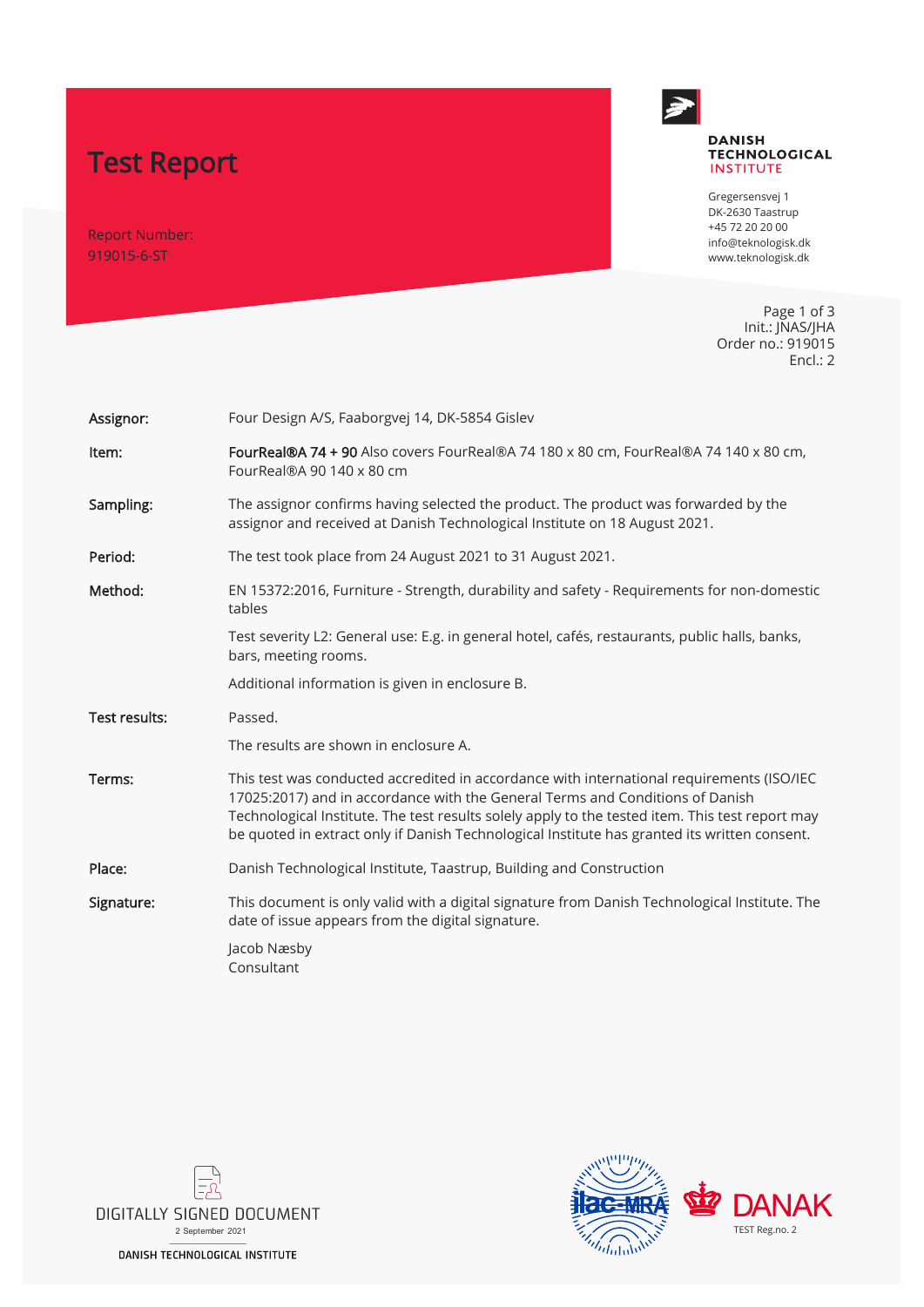

## Results

| Test No.     | <b>Test</b>                                                                                     | <b>Test Method</b>          | Loading                                       |                    | Result |  |  |
|--------------|-------------------------------------------------------------------------------------------------|-----------------------------|-----------------------------------------------|--------------------|--------|--|--|
| 5.1          | General requirements                                                                            |                             |                                               |                    |        |  |  |
| 5.2.1        | Shear and squeeze points when setting up and folding                                            |                             |                                               |                    |        |  |  |
| 5.2.2        | Shear and squeeze points under influence of powered mechanisms                                  |                             |                                               |                    |        |  |  |
| 5.2.3        | Shear and squeeze points during use<br>Passed                                                   |                             |                                               |                    |        |  |  |
| $5.4.1 - 1$  | Horizontal static load test                                                                     | EN 1730, 6.2                | Test force, N<br>Specified mass, kg<br>Cycles | 400<br>50<br>10    | Passed |  |  |
| $5.4.1 - 2$  | Vertical static load on main surface                                                            | EN 1730, 6.3.1              | Test force, N<br>Cycles                       | 1250<br>10         | Passed |  |  |
| $5.4.1 - 3$  | Additional vertical static load test where the main surface has a<br>length >1600 mm            | EN 1730, 6.3.2              | Test force, N<br>Cycles                       | 1000<br>10         | Passed |  |  |
| $5.4.1 - 4$  | Vertical static load on ancillary surface                                                       | EN 1730, 6.3.3              | Test force. N<br>Cycles                       | 300<br>10          | N/A    |  |  |
| $5.4.1 - 5$  | Horizontal durability test                                                                      | EN 1730,<br>6.4.1 and 6.4.2 | Test force, N<br>Specified mass, kg<br>Cycles | 300<br>50<br>15000 | Passed |  |  |
| $5.4.1 - 6$  | Vertical durability test for cantilever and tables with central $ EN 1730, 6.5$<br>column only  |                             | Test force, N<br>Cycles                       | 300<br>15000       | N/A    |  |  |
| $5.4.1 - 7$  | Vertical impact test for glass tabletops                                                        | EN 1730, 6.6.1<br>and 6.6.2 | Drop height, mm<br>Cycles                     | 240<br>10          | N/A    |  |  |
| $5.4.1 - 8$  | Vertical impact test for all other tabletops                                                    | EN 1730, 6.6.1<br>and 6.6.3 | Drop height, mm<br>Cycles                     | 180<br>10          | Passed |  |  |
| $5.4.1 - 9$  | Drop test - This test is applicable for tables weighing more than $ EN 1730, 6.9$<br>20 kg only |                             | Drop height, mm<br>Cycles                     | 50<br>6            | Passed |  |  |
| $5.4.1 - 10$ | Stability under vertical load test                                                              | EN 1730, 7.2                | Main surface<br>Ancillary surface             | 400<br>200         | Passed |  |  |
| $5.4.1 - 11$ | Stability for tables with extension elements                                                    | EN 1730, 7.3                | Test force, N                                 | 200                | N/A    |  |  |
| 6            | Information for use                                                                             |                             |                                               |                    |        |  |  |
| A.3.2        | Durability of table with castors                                                                | EN 1730, 6.8                | Specified load, N<br>Cycles                   | 20<br>2000         | N/A    |  |  |